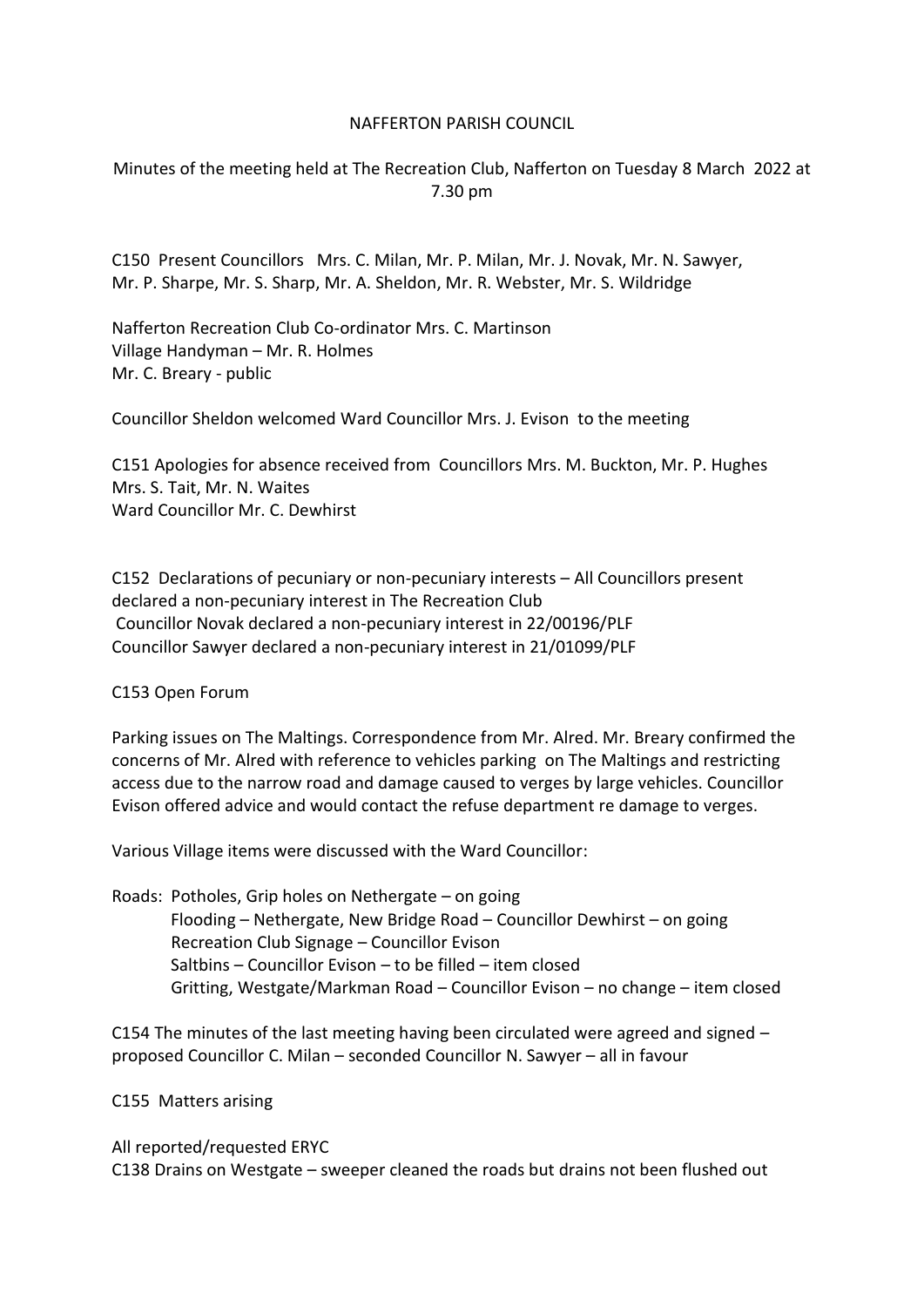## C138 Salt bins -see C153

## C156 Nafferton Recreation Club

Signage for the Recreation Club – Highways – Councillor Evison

Fencing around the field – Mrs. Martinson to contact the contractor for an approximate date – March Problems with the heating – heating engineer to take a look and report back to Mrs. Martinson – on going Mr. C. Kelly to obtain quote for artificial grass for around the sides of the Bowls Green – no quote submitted Tickets still available for the St. Patricks Night and the Fashion Show. The Queens Diamond Jubilee was discussed – it was agreed to not arrange any particular events at the Recreation Club Football had requested to site a container on the Recreation club – Councillor Sharpe proposed that the request should be approved with the proviso that a contract of responsibility should be drawn up and signed – seconded Councillor S. Sharp. Councillor Wildridge proposed that the 2 existing containers should be re-sited when the third container arrives – seconded Councillor Sharp – all in favour Fire Alarm – remote signal remote list Mrs. Martinson, Mr. R. Holmes and Councillor Sawyer – review in 6 months Taps at The Recreation Club – quote received - £870 for 13 pairs of taps and fitting – on going The Clubhouse

Councillor Sheldon proposed remote heating control for the Clubhouse – seconded Councillor Webster Councillor Sheldon proposed £500 spend on cutlery/crockery for The Clubhouse – seconded Councillor Sharpe – all in favour Projector facilities for The Clubhouse – obtain prices

Still a little cosmetic work to be completed in the kitchen and cloakrooms

**Accounts** 

Online payments:

Ryedale Garage Doors - £192.00 Quickline - £101.96 Cherrys - £84.02 ERYC – supplies - £196.49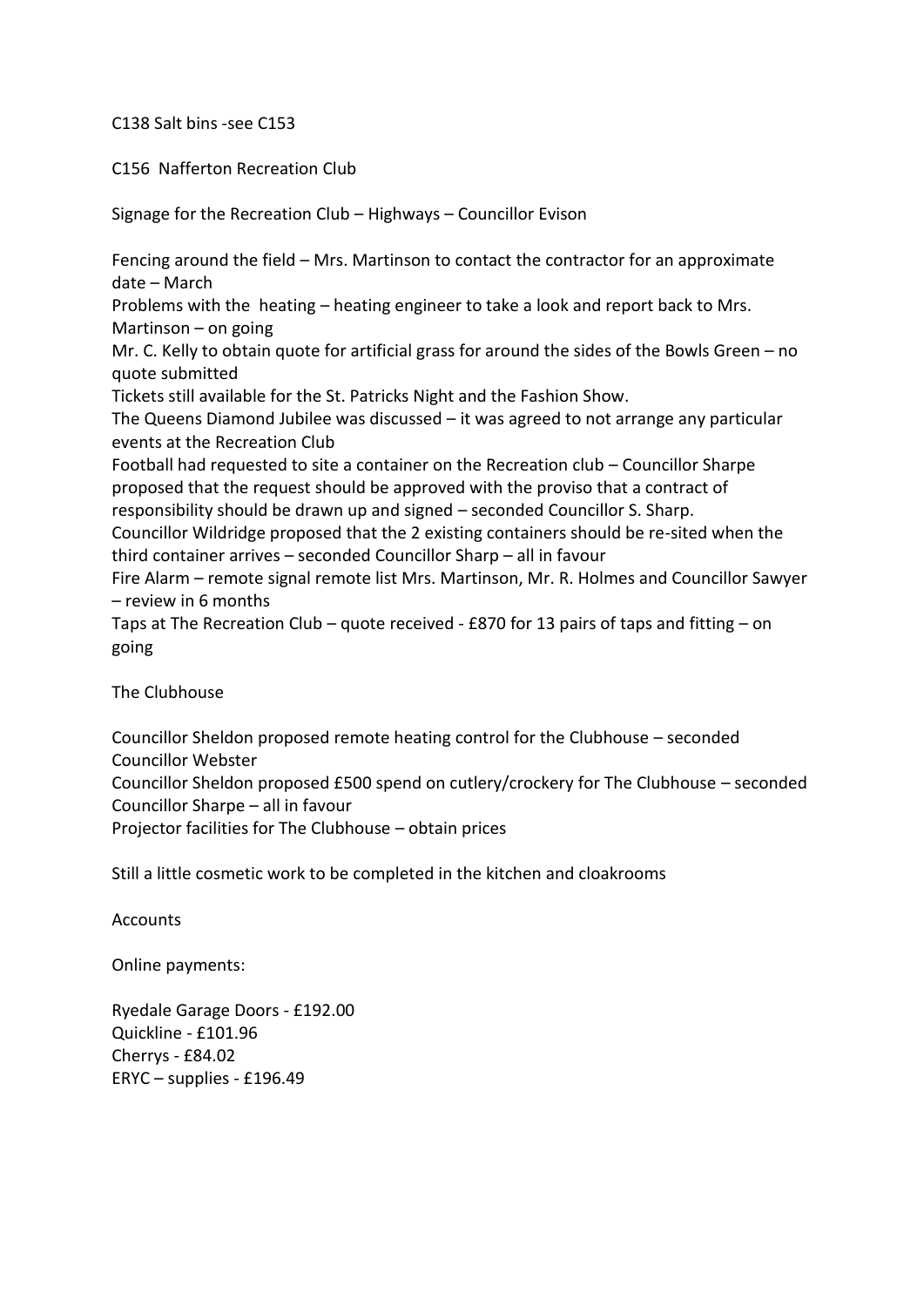Direct debits from 9.2.22 to 8.3.22

15.2.22 – ERYC – rates - £26.00 16.2.22 – Eon - £518.44 18.2.22 – Npower - £2345.59 21.2.22 – BATA - £117.92

Councillor Evison left the meeting

C157 The Mere

The controlling of the sluice was discussed – Councillor Webster to obtain quotes for some type of mechanical control

C158 Flooding/Drainage Report

Nethergate Corner and Back Carr Lane – C153

C159 Planning

22/00196/PLF – Erection of a single storey extension to rear following demolition of existing Conservatory – 56 St Quintin Field, Nafferton – we have no observations on this application

22/00516/PLF – Erection of a two storey extension to side and single storey extension to rear following demolition of existing conservatory – 3 Howe Lane, Nafferton – we have no observations to make on this application

22/00643/PLF – Construction of 3 concrete aprons to replace existing impermeable hardstanding yards – South Cattleholmes, White Dike, Nafferton – Harpham Parish

Planning decision:

21/01099/PLF – Erection of single storey extension to rear, conversion of existing garage and erection of detached garage – 10 Parsonage Close, Nafferton - granted

## C160 Correspondence

M. Stevenson – Station Road Telephone Kiosk – it was agreed that the telephone kiosk was in need of refurbishment – Councillor Sawyer to obtain a quote for removing the old paint from the kiosk

Councillor Wildridge proposed moving the kiosk to Jubilee Gardens – seconded Councillor Webster – all in favour

J. Alred – Vehicle parking – re C153

J. Wresdell – Recreation Club signage – C153 – wrong postcode on various online sites.